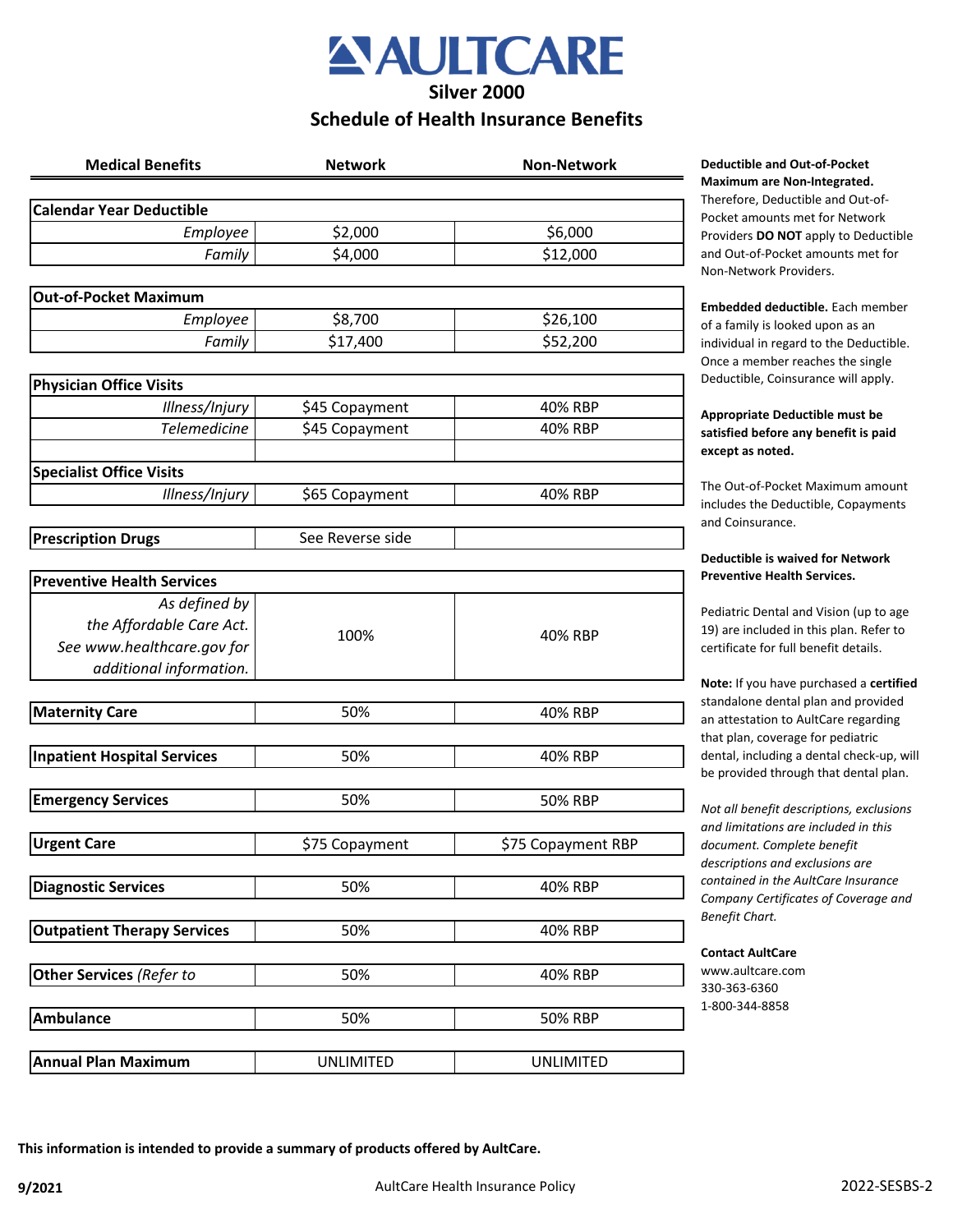

|                                                                                                                                                                        | <b>Retail</b>                        |                            |  |
|------------------------------------------------------------------------------------------------------------------------------------------------------------------------|--------------------------------------|----------------------------|--|
| <b>Prescription Drugs</b>                                                                                                                                              | (34 Day Supply Unless                | Mail Order (90 day supply) |  |
|                                                                                                                                                                        | Noted)                               |                            |  |
| Tier $1 -$                                                                                                                                                             | \$0 Copayment                        | \$0 Copayment              |  |
| 1-60 day supply/Retail                                                                                                                                                 |                                      |                            |  |
| Tier 2 -                                                                                                                                                               | \$10 Copayment or 20%,               | \$30 Copayment or 20%,     |  |
| 1-34 day supply*                                                                                                                                                       | greater of                           | greater of                 |  |
| Tier 3                                                                                                                                                                 | \$20 Copayment or 30%,               | \$55 Copayment or 25%,     |  |
|                                                                                                                                                                        | greater of                           | greater of                 |  |
| Tier 4                                                                                                                                                                 | \$45 Copayment or 40%,               | \$125 Copayment or 35%,    |  |
|                                                                                                                                                                        | greater of                           | greater of                 |  |
| Tier 5 and 6 - Prior Authorization is required. Medications must be obtained through an AultCare<br>contracted Specialty Network pharmacy. Limited to a 30 day supply. |                                      |                            |  |
| Tier 5                                                                                                                                                                 | \$10 Copayment or 20%,<br>greater of | N/A                        |  |
| Tier 6                                                                                                                                                                 | \$50 Copayment or 50%,<br>greater of | N/A                        |  |

#### **Tier Definitions**

#### **The medication tier may change due to new Drugs and Generic availability**

- **Tier 1** is defined as Preventive Maintenance medications.
- **Tier 2** is defined as Preferred Generic medications.
- **Tier 3** is defined as Non-Preferred Generic and Preferred Brand medications.
- **Tier 4** is defined as Non-Preferred Generic & Non-Preferred Brand medications.
- **Tier 5** is defined as Preferred Generic Specialty medications.
- **Tier 6** is defined as Preferred Brand Specialty medications.

#### **\* A 60-day supply of Tier 2 Prescription drugs may be obtained at the Retail Pharmacy for the Mail Order amount.**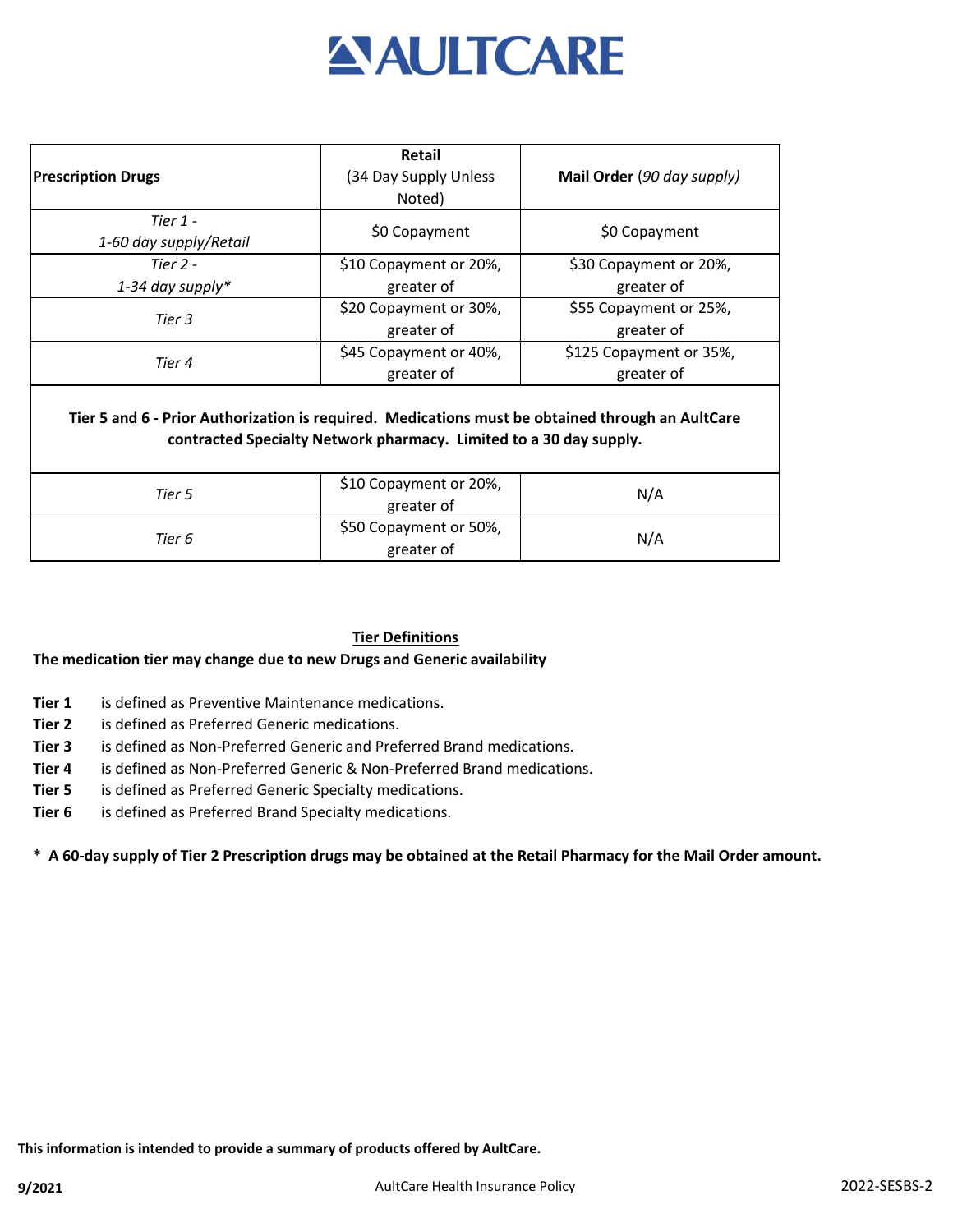

### **Schedule of Health Insurance Benefits**

| <b>Medical Benefits</b>                               | <b>Network</b>   | <b>Non-Network</b> |
|-------------------------------------------------------|------------------|--------------------|
| <b>Calendar Year Deductible</b>                       |                  |                    |
| Employee                                              | \$2,400          | \$7,200            |
| Family                                                | \$4,800          | \$14,400           |
| <b>Out-of-Pocket Maximum</b>                          |                  |                    |
| Employee                                              | \$7,000          | \$26,100           |
| Family                                                | \$14,000         | \$52,200           |
| <b>Physician Office Visits</b>                        |                  |                    |
| Illness/Injury                                        | 80%              | 60% RBP            |
| <b>Telemedicine</b>                                   | 80%              | 60% RBP            |
| <b>Specialist Office Visits</b>                       |                  |                    |
| Illness/Injury                                        | 80%              | 60% RBP            |
| <b>Prescription Drugs</b>                             | See Reverse side |                    |
|                                                       |                  |                    |
| <b>Preventive Health Services</b>                     |                  |                    |
| As defined by<br>the Affordable Care Act.             |                  |                    |
|                                                       | 100%             | 60% RBP            |
| See www.healthcare.gov for<br>additional information. |                  |                    |
|                                                       |                  |                    |
| <b>Maternity Care</b>                                 | 80%              | 60% RBP            |
|                                                       |                  |                    |
| <b>Inpatient Hospital Services</b>                    | 80%              | 60% RBP            |
| <b>Emergency Services</b>                             | 80%              | 80% RBP            |
|                                                       |                  |                    |
| <b>Urgent Care</b>                                    | 80%              | 80% RBP            |
| <b>Diagnostic Services</b>                            | 80%              | 60% RBP            |
|                                                       |                  |                    |
| <b>Outpatient Therapy Services</b>                    | 80%              | 60% RBP            |
| Other Services (Refer to                              | 80%              | 60% RBP            |
| <b>Ambulance</b>                                      | 80%              | 80% RBP            |
|                                                       |                  |                    |
| <b>Annual Plan Maximum</b>                            | <b>UNLIMITED</b> | <b>UNLIMITED</b>   |

#### **Deductible and Out-of-Pocket Maximum are Non-Integrated.**

Therefore, Deductible and Out-of-Pocket amounts met for Network Providers **DO NOT** apply to Deductible and Out-of-Pocket amounts met for Non-Network Providers.

**Unembedded Deductible.** Family Deductibles are per family; there is no per-person Deductible. Therefore, if you have family coverage, one or more persons must satisfy the family Deductible amount.

#### **Appropriate Deductible must be satisfied before any benefit is paid except as noted.**

The Out-of-Pocket Maximum amount includes the Deductible and Coinsurance.

#### **Deductible is waived for Network Preventive Health Services.**

Pediatric Dental and Vision (up to age 19) are included in this plan. Refer to certificate for full benefit details.

Note: If you have purchased a **certified**  standalone dental plan and provided an attestation to AultCare regarding that plan, coverage for pediatric dental, including a dental check-up, will be provided through that dental plan.

Not all benefit descriptions, exclusions and limitations are included in this document. Complete benefit descriptions and exclusions are contained in the AultCare Insurance Company Certificates of Coverage and Benefit Chart.

Contact AultCare www.aultcare.com 330-363-6360 1-800-344-8858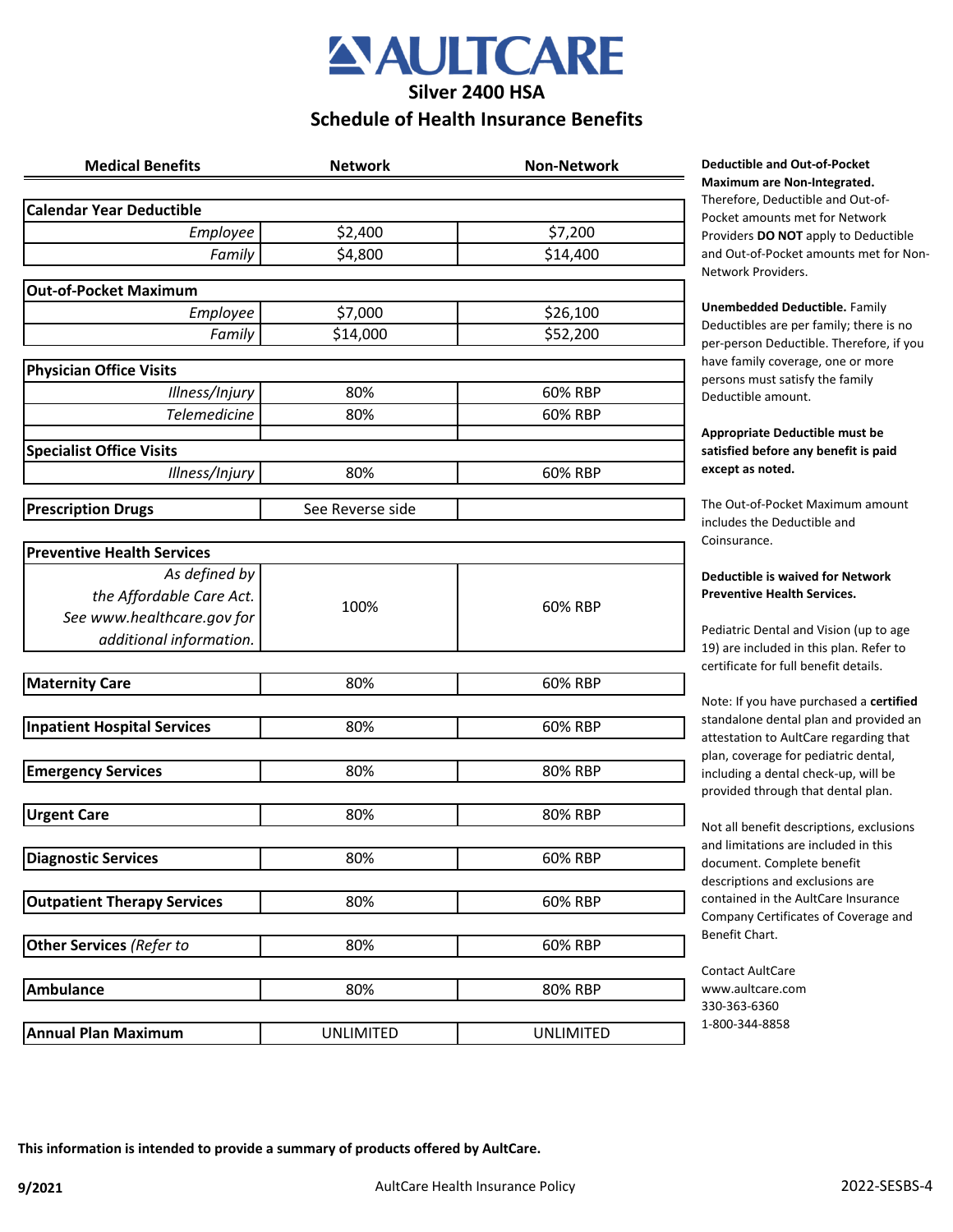# **AULTCARE**

|                                                                                                                                                                        | <b>Retail</b>         |                            |  |
|------------------------------------------------------------------------------------------------------------------------------------------------------------------------|-----------------------|----------------------------|--|
| <b>Prescription Drugs</b>                                                                                                                                              | (34 Day Supply Unless | Mail Order (90 day supply) |  |
|                                                                                                                                                                        | Noted)                |                            |  |
| Tier 1 -                                                                                                                                                               | \$0 Copayment         | \$0 Copayment              |  |
| 1-60 day supply/Retail                                                                                                                                                 |                       |                            |  |
| Tier $2 -$                                                                                                                                                             | 100% Coinsurance      | 100% Coinsurance           |  |
| 1-60 day supply                                                                                                                                                        |                       |                            |  |
| Tier 3                                                                                                                                                                 | 100% Coinsurance      | 100% Coinsurance           |  |
| Tier 4                                                                                                                                                                 | 100% Coinsurance      | 100% Coinsurance           |  |
| Tier 5 and 6 - Prior Authorization is required. Medications must be obtained through an AultCare contracted<br>Specialty Network pharmacy. Limited to a 30 day supply. |                       |                            |  |
| Tier 5                                                                                                                                                                 | 100% Coinsurance      | N/A                        |  |
| Tier 6                                                                                                                                                                 | 100% Coinsurance      | N/A                        |  |

#### **Tier Definitions**

#### **The medication tier may change due to new Drugs and Generic availability**

- **Tier 1** is defined as Preventive Maintenance medications.
- **Tier 2** is defined as Preferred Generic medications.
- **Tier 3** is defined as Non-Preferred Generic and Preferred Brand medications.
- **Tier 4** is defined as Non-Preferred Generic & Non-Preferred Brand medications.
- **Tier 5** is defined as Preferred Generic Specialty medications.
- **Tier 6** is defined as Preferred Brand Specialty medications.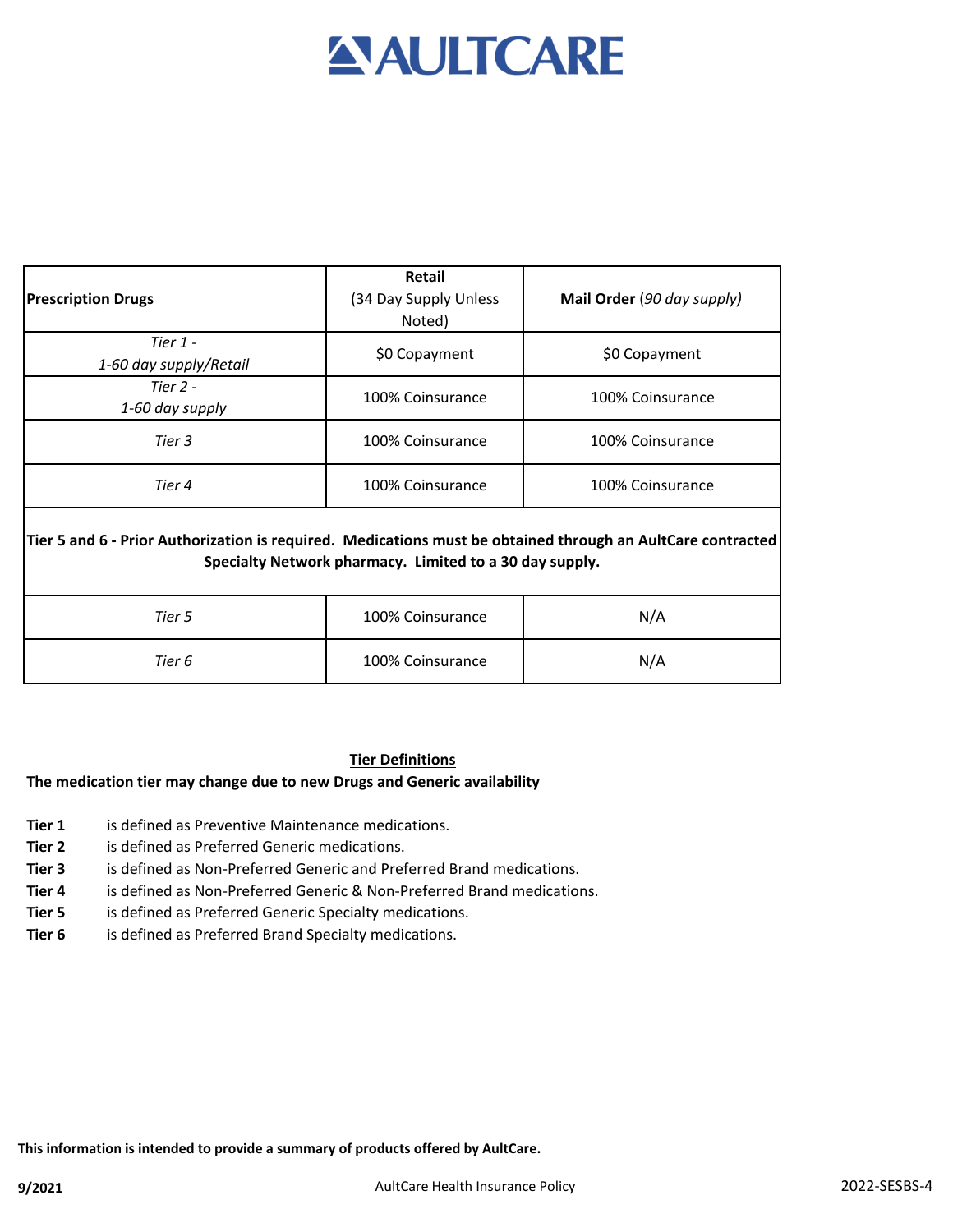## **AULTCARE Silver 3550**

### **Schedule of Health Insurance Benefits**

| <b>Medical Benefits</b>            | <b>Network</b>   | <b>Non-Network</b> |
|------------------------------------|------------------|--------------------|
| <b>Calendar Year Deductible</b>    |                  |                    |
| Employee                           | \$3,550          | \$10,650           |
| Family                             | \$7,100          | \$21,300           |
|                                    |                  |                    |
| <b>Out-of-Pocket Maximum</b>       |                  |                    |
| Employee                           | \$8,700          | \$26,100           |
| Family                             | \$17,400         | \$52,200           |
|                                    |                  |                    |
| <b>Physician Office Visits</b>     |                  |                    |
| Illness/Injury                     | \$40 Copayment   | 50% RBP            |
| <b>Telemedicine</b>                | \$40 Copayment   | 50% RBP            |
| <b>Specialist Office Visits</b>    |                  |                    |
| Illness/Injury                     | \$60 Copayment   | 50% RBP            |
|                                    |                  |                    |
| <b>Prescription Drugs</b>          | See Reverse side |                    |
|                                    |                  |                    |
| <b>Preventive Health Services</b>  |                  |                    |
| As defined by                      |                  |                    |
| the Affordable Care Act.           | 100%             | 50% RBP            |
| See www.healthcare.gov for         |                  |                    |
| additional information.            |                  |                    |
|                                    |                  |                    |
| <b>Maternity Care</b>              | 70%              | 50% RBP            |
|                                    |                  |                    |
| <b>Inpatient Hospital Services</b> | 70%              | 50% RBP            |
| <b>Emergency Services</b>          | 70%              | 70% RBP            |
|                                    |                  |                    |
| <b>Urgent Care</b>                 | \$75 Copayment   | \$75 Copayment RBP |
|                                    |                  |                    |
| <b>Diagnostic Services</b>         |                  |                    |
| (Labs, X-rays)                     | 70%              | 50% RBP            |
|                                    |                  |                    |
| <b>Outpatient Therapy Services</b> | 70%              | 50% RBP            |
|                                    |                  |                    |
| Other Services (Refer to           | 70%              | 50% RBP            |
| <b>Summary Plan Description)</b>   |                  |                    |
|                                    |                  |                    |
| <b>Ambulance</b>                   | 70%              | 70% RBP            |
|                                    |                  |                    |
| <b>Annual Plan Maximum</b>         | <b>UNLIMITED</b> | <b>UNLIMITED</b>   |

#### **Medicatible and Out-of-Pocket Maximum are Non-Integrated.**

erefore, Deductible and Out-ofcket amounts met for Network oviders **DO NOT** apply to Deductible d Out-of-Pocket amounts met for on-Network Providers.

**Embedded deductible.** Each member a family is looked upon as an dividual in regard to the Deductible. nce a member reaches the single eductible, Coinsurance will apply.

#### **Appropriate Deductible must be satisfied before any benefit is paid**  cept as noted.

e Out-of-Pocket Maximum amount cludes the Deductible, Copayments d Coinsurance.

#### **Deductible is waived for Network Preventive Health Services.**

diatric Dental and Vision (up to age 19) are included in this plan. Refer to rtificate for full benefit details.

**Note:** If you have purchased a **certified**  andalone dental plan and provided attestation to AultCare regarding at plan, coverage for pediatric ntal, including a dental check-up, will provided through that dental plan.

ot all benefit descriptions, exclusions d limitations are included in this cument. Complete benefit scriptions and exclusions are ntained in the AultCare Insurance mpany Certificates of Coverage and nefit Chart.

ntact AultCare ww.aultcare.com 0-363-6360 800-344-8858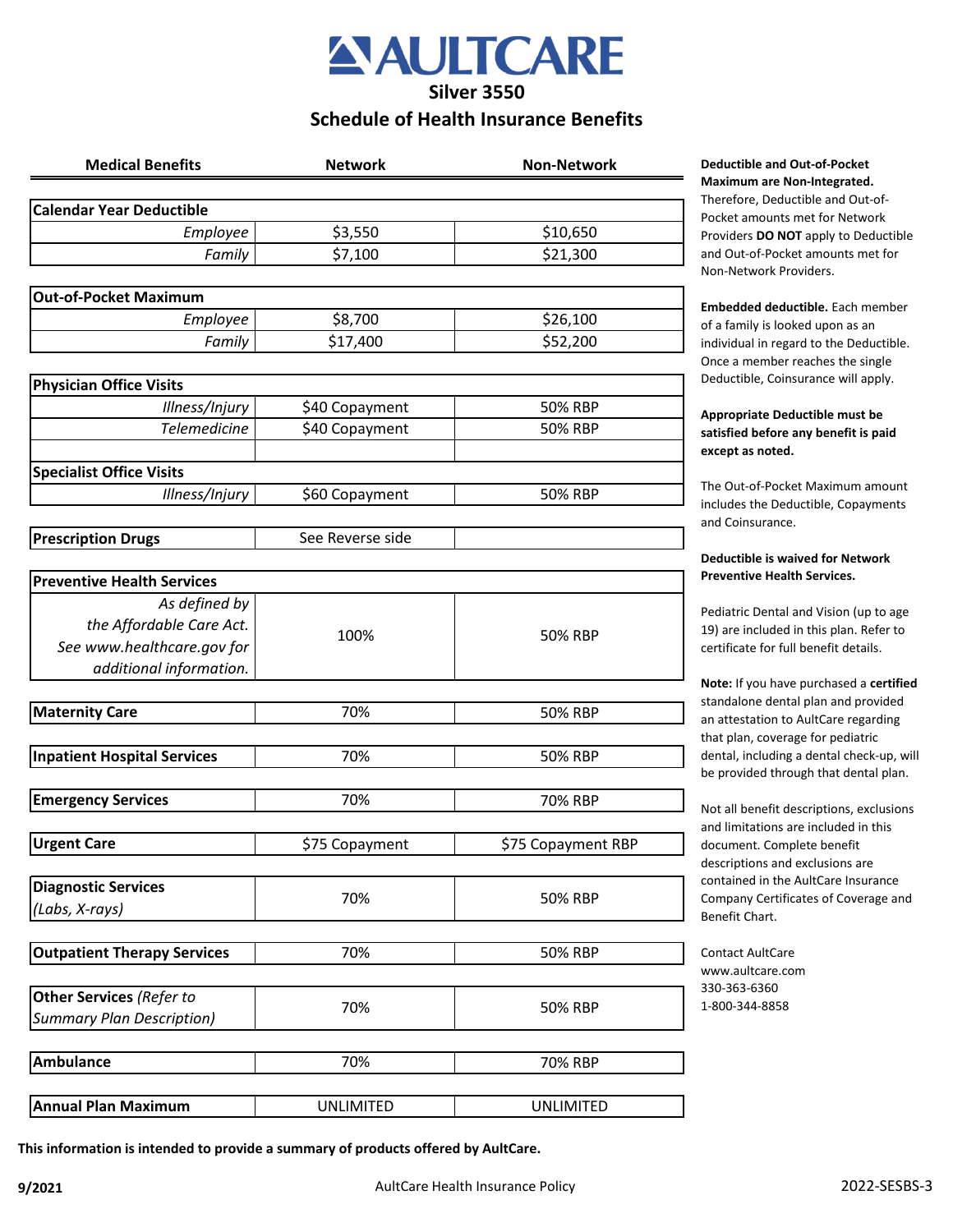## **AULTCARE**

|                                                                                                                                                                        | <b>Retail</b>                        |                            |  |
|------------------------------------------------------------------------------------------------------------------------------------------------------------------------|--------------------------------------|----------------------------|--|
| <b>Prescription Drugs</b>                                                                                                                                              | (34 Day Supply Unless                | Mail Order (90 day supply) |  |
|                                                                                                                                                                        | Noted)                               |                            |  |
| Tier $1 -$                                                                                                                                                             | \$0 Copayment                        | \$0 Copayment              |  |
| 1-60 day supply/Retail                                                                                                                                                 |                                      |                            |  |
| Tier $2 -$                                                                                                                                                             | \$10 Copayment or 20%,               | \$30 Copayment or 20%,     |  |
| 1-34 day supply*                                                                                                                                                       | greater of                           | greater of                 |  |
| Tier 3                                                                                                                                                                 | \$20 Copayment or 30%,               | \$55 Copayment or 25%,     |  |
|                                                                                                                                                                        | greater of                           | greater of                 |  |
| Tier 4                                                                                                                                                                 | \$45 Copayment or 40%,               | \$125 Copayment or 35%,    |  |
|                                                                                                                                                                        | greater of                           | greater of                 |  |
| Tier 5 and 6 - Prior Authorization is required. Medications must be obtained through an AultCare<br>contracted Specialty Network pharmacy. Limited to a 30 day supply. |                                      |                            |  |
| Tier 5                                                                                                                                                                 | \$10 Copayment or 20%,<br>greater of | N/A                        |  |
| Tier 6                                                                                                                                                                 | \$50 Copayment or 50%,<br>greater of | N/A                        |  |

#### **Tier Definitions**

#### **The medication tier may change due to new Drugs and Generic availability**

- **Tier 1** is defined as Preventive Maintenance medications.
- **Tier 2** is defined as Preferred Generic medications.
- **Tier 3** is defined as Non-Preferred Generic and Preferred Brand medications.
- **Tier 4** is defined as Non-Preferred Generic & Non-Preferred Brand medications.
- **Tier 5** is defined as Preferred Generic Specialty medications.
- **Tier 6** is defined as Preferred Brand Specialty medications.

**\* A 60-day supply of Tier 2 Prescription drugs may be obtained at the Retail Pharmacy for the Mail Order amount.**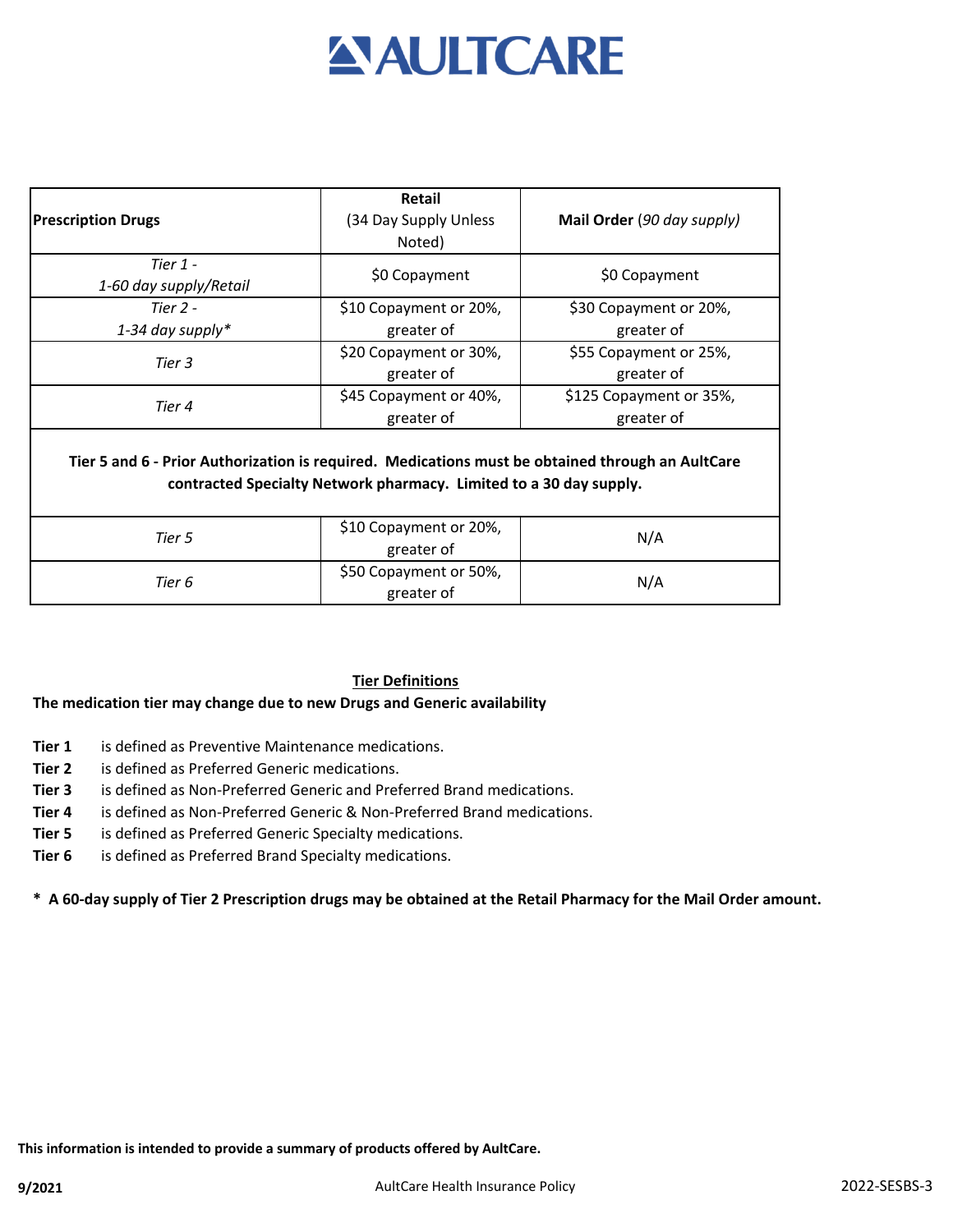

### **Schedule of Health Insurance Benefits**

| <b>Medical Benefits</b>            | <b>Network</b>   | <b>Non-Network</b> |
|------------------------------------|------------------|--------------------|
| <b>Calendar Year Deductible</b>    |                  |                    |
| Employee                           | \$4,250          | \$12,750           |
| Family                             | \$8,500          | \$25,500           |
| <b>Out-of-Pocket Maximum</b>       |                  |                    |
| Employee                           | \$4,250          | \$26,100           |
| Family                             | \$8,500          | \$52,200           |
| <b>Physician Office Visits</b>     |                  |                    |
| Illness/Injury                     | 100%             | 80% RBP            |
| <b>Telemedicine</b>                | 100%             | 80% RBP            |
| <b>Specialist Office Visits</b>    |                  |                    |
| Illness/Injury                     | 100%             | 80% RBP            |
|                                    |                  |                    |
| <b>Prescription Drugs</b>          | See Reverse side |                    |
| <b>Preventive Health Services</b>  |                  |                    |
| As defined by                      |                  | 80% RBP            |
| the Affordable Care Act.           | 100%             |                    |
| See www.healthcare.gov for         |                  |                    |
| additional information.            |                  |                    |
| <b>Maternity Care</b>              | 100%             | 80% RBP            |
| <b>Inpatient Hospital Services</b> | 100%             | 80% RBP            |
|                                    |                  |                    |
| <b>Emergency Services</b>          | 100%             | 100% RBP           |
| <b>Urgent Care</b>                 | 100%             | 100% RBP           |
|                                    |                  |                    |
| <b>Diagnostic Services</b>         | 100%             | 80% RBP            |
| <b>Outpatient Therapy Services</b> | 100%             | 80% RBP            |
|                                    |                  |                    |
| <b>Other Services (Refer to</b>    | 100%             | 80% RBP            |
| <b>Ambulance</b>                   | 100%             | 100% RBP           |
| <b>Annual Plan Maximum</b>         | <b>UNLIMITED</b> | <b>UNLIMITED</b>   |
|                                    |                  |                    |

#### **Deductible and Out-of-Pocket Maximum are Non-Integrated.**

Therefore, Deductible and Out-of-Pocket amounts met for Network Providers **DO NOT** apply to Deductible and Out-of-Pocket amounts met for Non-Network Providers.

**Embedded deductible.** Each member of a family is looked upon as an individual in regard to the Deductible. Once a member reaches the single Deductible, Coinsurance will apply.

#### **Appropriate Deductible must be satisfied before any benefit is paid except as noted.**

The Out-of-Pocket Maximum amount includes the Deductible and Coinsurance.

#### **Deductible is waived for Network Preventive Health Services.**

Pediatric Dental and Vision (up to age 19) are included in this plan. Refer to certificate for full benefit details.

Note: If you have purchased a **certified**  standalone dental plan and provided an attestation to AultCare regarding that plan, coverage for pediatric dental, including a dental check-up, will be provided through that dental plan.

Not all benefit descriptions, exclusions and limitations are included in this document. Complete benefit descriptions and exclusions are contained in the AultCare Insurance Company Certificates of Coverage and Benefit Chart.

Contact AultCare www.aultcare.com 330-363-6360 1-800-344-8858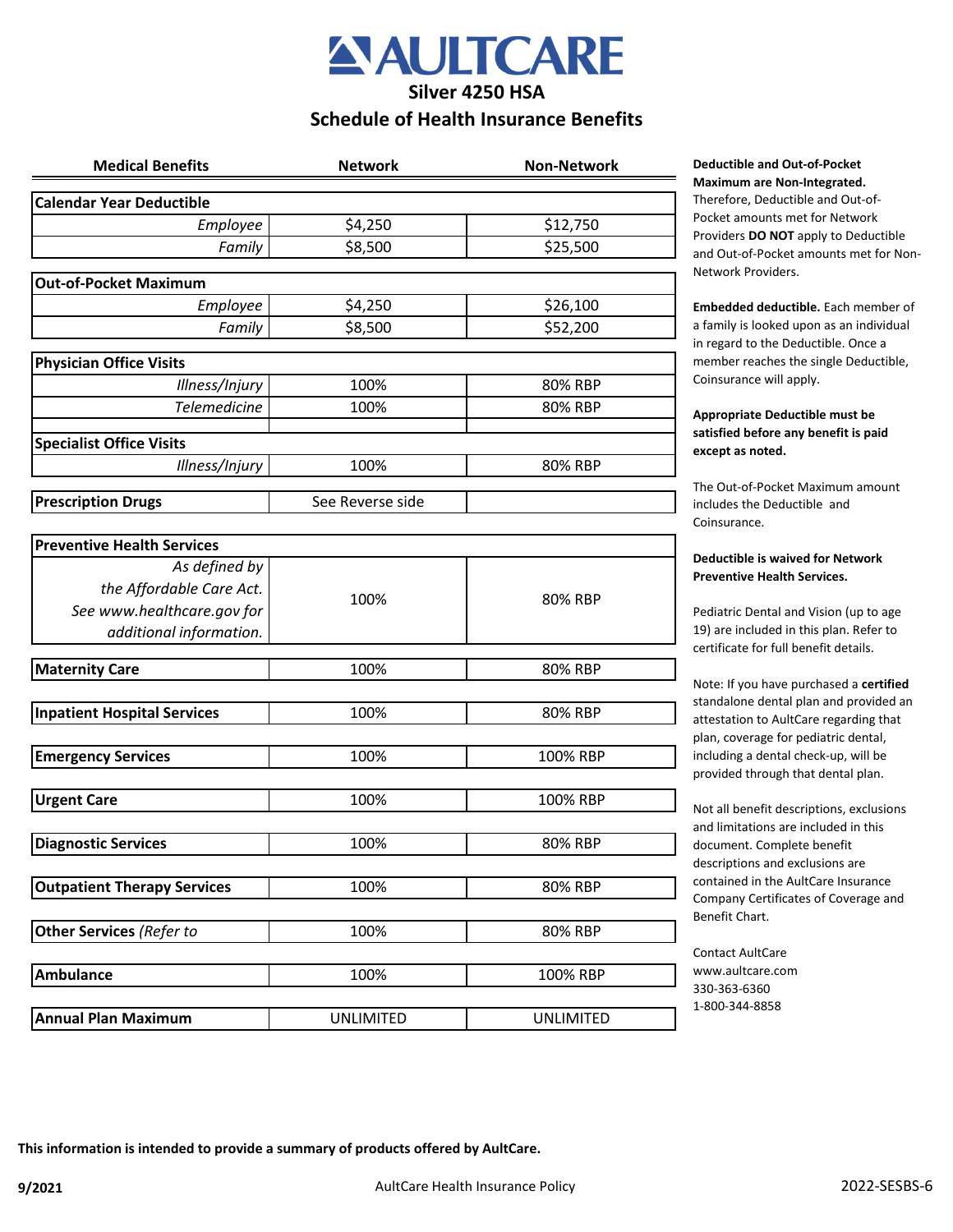# **AULTCARE**

| <b>Prescription Drugs</b>                                                                                                                                              | Retail<br>(34 Day Supply Unless<br>Noted) | Mail Order (90 day supply) |  |
|------------------------------------------------------------------------------------------------------------------------------------------------------------------------|-------------------------------------------|----------------------------|--|
| Tier $1 -$<br>1-60 day supply/Retail                                                                                                                                   | \$0 Copayment                             | \$0 Copayment              |  |
| Tier $2 -$<br>1-60 day supply                                                                                                                                          | 100% Coinsurance                          | 100% Coinsurance           |  |
| Tier 3                                                                                                                                                                 | 100% Coinsurance                          | 100% Coinsurance           |  |
| Tier 4                                                                                                                                                                 | 100% Coinsurance                          | 100% Coinsurance           |  |
| Tier 5 and 6 - Prior Authorization is required. Medications must be obtained through an AultCare<br>contracted Specialty Network pharmacy. Limited to a 30 day supply. |                                           |                            |  |
| Tier 5                                                                                                                                                                 | 100% Coinsurance                          | N/A                        |  |
| Tier 6                                                                                                                                                                 | 100% Coinsurance                          | N/A                        |  |

#### **Tier Definitions**

#### **The medication tier may change due to new Drugs and Generic availability**

- **Tier 1** is defined as Preventive Maintenance medications.
- **Tier 2** is defined as Preferred Generic medications.
- **Tier 3** is defined as Non-Preferred Generic and Preferred Brand medications.
- **Tier 4** is defined as Non-Preferred Generic & Non-Preferred Brand medications.
- **Tier 5** is defined as Preferred Generic Specialty medications.
- **Tier 6** is defined as Preferred Brand Specialty medications.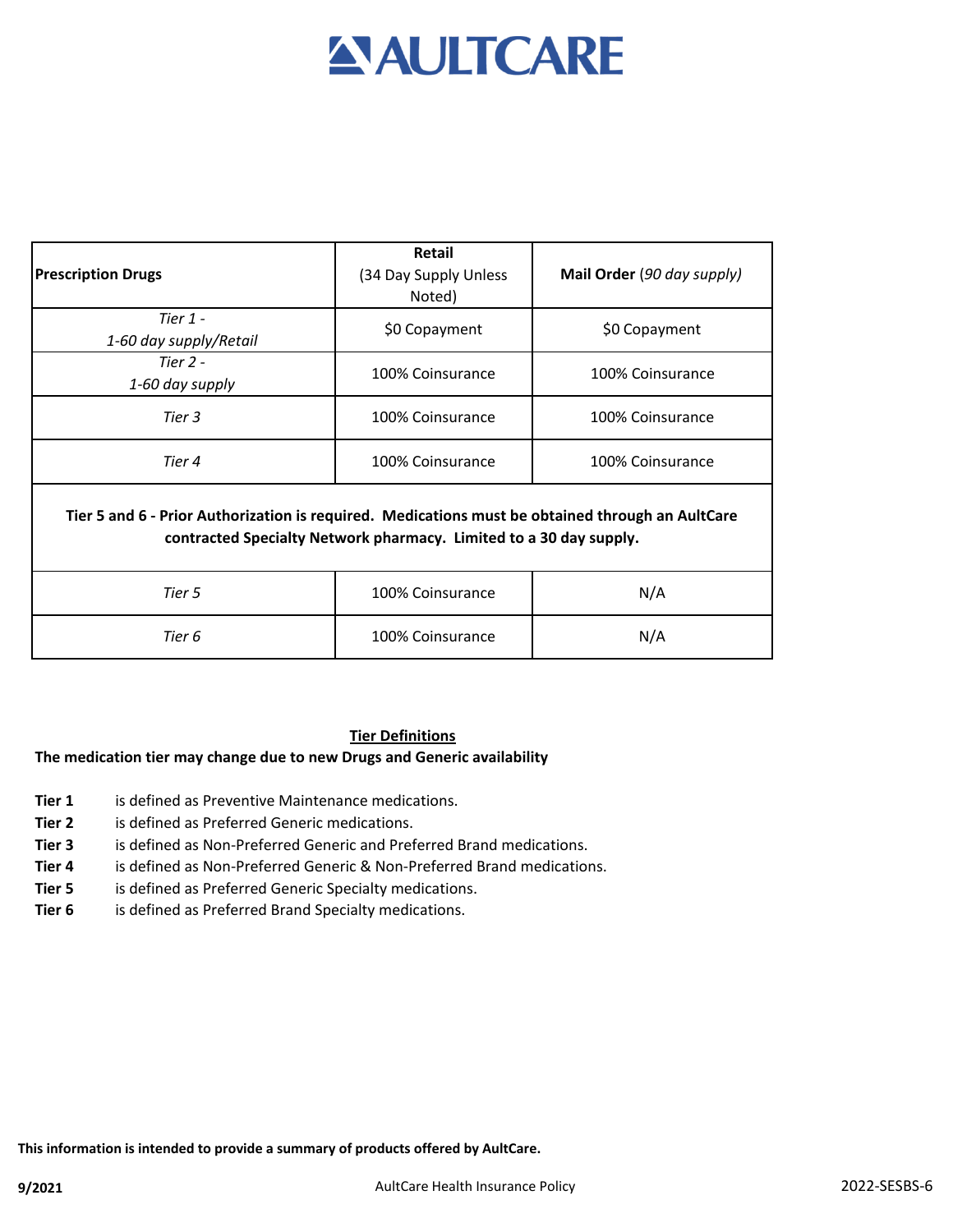

## **Schedule of Health Insurance Benefits**

| <b>Medical Benefits</b>            | <b>Network</b>   | <b>Non-Network</b> |
|------------------------------------|------------------|--------------------|
| <b>Calendar Year Deductible</b>    |                  |                    |
| Employee                           | \$5,400          | \$16,200           |
| Family                             | \$10,800         | \$32,400           |
|                                    |                  |                    |
| <b>Out-of-Pocket Maximum</b>       |                  |                    |
| Employee                           | \$8,700          | \$26,100           |
| Family                             | \$17,400         | \$52,200           |
| <b>Physician Office Visits</b>     |                  |                    |
| Illness/Injury                     | \$25 Copayment   | 65% RBP            |
| <b>Telemedicine</b>                | \$25 Copayment   | 65% RBP            |
|                                    |                  |                    |
| <b>Specialist Office Visits</b>    |                  |                    |
| Illness/Injury                     | \$45 Copayment   | 65% RBP            |
|                                    | See Reverse side |                    |
| <b>Prescription Drugs</b>          |                  |                    |
| <b>Preventive Health Services</b>  |                  |                    |
| As defined by                      |                  |                    |
| the Affordable Care Act.           |                  |                    |
| See www.healthcare.gov for         | 100%             | 65% RBP            |
| additional information.            |                  |                    |
|                                    |                  |                    |
| <b>Maternity Care</b>              | 85%              | 65% RBP            |
| <b>Inpatient Hospital Services</b> | 85%              | 65% RBP            |
|                                    |                  |                    |
| <b>Emergency Services</b>          | 85%              | 85% RBP            |
| <b>Urgent Care</b>                 | \$75 Copayment   | \$75 Copayment RBP |
|                                    |                  |                    |
| <b>Diagnostic Services</b>         | 85%              | 65% RBP            |
|                                    |                  |                    |
| <b>Outpatient Therapy Services</b> | 85%              | 65% RBP            |
| Other Services (Refer to           | 85%              | 65% RBP            |
|                                    |                  |                    |
| <b>Ambulance</b>                   | 85%              | 85% RBP            |
|                                    |                  |                    |
| <b>Annual Plan Maximum</b>         | <b>UNLIMITED</b> | <b>UNLIMITED</b>   |

#### **Meductible and Out-of-Pocket Maximum are Non-Integrated.**

Therefore, Deductible and Out-of-Pocket amounts met for Network Providers **DO NOT** apply to Deductible and Out-of-Pocket amounts met for Non-Network Providers.

**Embedded deductible.** Each member of a family is looked upon as an individual in regard to the Deductible. Once a member reaches the single Deductible, Coinsurance will apply.

#### **Appropriate Deductible must be satisfied before any benefit is paid except as noted.**

The Out-of-Pocket Maximum amount includes the Deductible, Copayments and Coinsurance.

#### **Deductible is waived for Network Preventive Health Services.**

Pediatric Dental and Vision (up to age 19) are included in this plan. Refer to certificate for full benefit details.

**Note:** If you have purchased a **certified**  standalone dental plan and provided an attestation to AultCare regarding that plan, coverage for pediatric dental, including a dental check-up, will be provided through that dental plan.

Not all benefit descriptions, exclusions and limitations are included in this document. Complete benefit descriptions and exclusions are contained in the AultCare Insurance Company Certificates of Coverage and Benefit Chart.

Contact AultCare www.aultcare.com 330-363-6360 1-800-344-8858